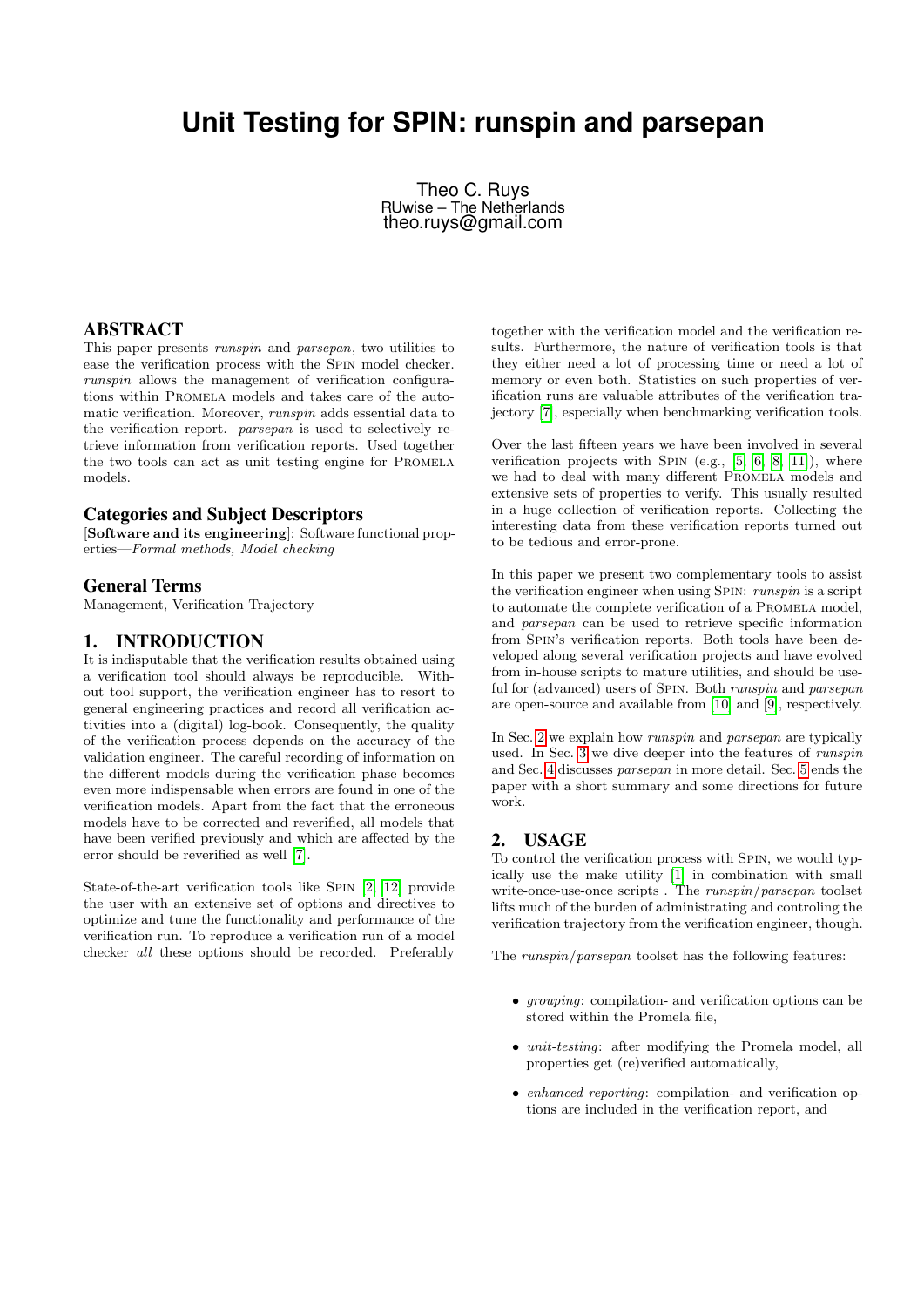<span id="page-1-1"></span>

Figure 1: Unit-testing. runspin -a -p model.prom | parsepan -s -t

Figure 2: Analysing verification results. runspin -f ex.cfg -n cf \*.prom | parsepan -d 'c' > cf.csv

• *retrieval*: straightforward selection of individual data values of the verification report to allow further analysis.

Configuration. A complete set of commands and options to conduct a single verification run is called a configuration. For Spin a configuration consist of three parts: the options for spin, the options for the C compiler (gcc) and the options for the pan verifier. A configuration usually corresponds to a correctness property that has to be verified.

To illustrate how runspin and parsepan are typically used, we discuss two examples. In Fig. [1,](#page-1-1) runspin and parsepan are used in a unit test setting. The PROMELA model contains several configurations that have to be verified. After modifying the PROMELA model, *runspin* ensures that all properties are (re)verified. The verification output is passed to parsepan which shows a summary of the all verification reports.

In Fig. [2,](#page-1-1) the verification results of several PROMELA (benchmark) models are compared. The configurations are read from a configuration file and runspin takes care of verifying all Promela models against all configurations. The verification results are passed to parsepan which transforms the output to a comma separated values (.csv) file. This file is then imported into a spreadsheet, where further analysis can take place.

To illustrate the use of runspin and parsepan we introduce a small example. Fig. [3](#page-2-0) shows a Promela model of Peterson's algorithm [\[4\]](#page-3-12), an algorithm for mutual exclusion. The critical section is modelled by the variable mutex. The mutual exclusion algorithm should satisfy at least three correctness requirements: freedom from deadlock, mutual exclusion: only one process can be in the critical section at the same time, and freedom from starvation: if any process tries to enter its critical section, then that process must eventually succeed.

## <span id="page-1-0"></span>3. RUNSPIN

runspin is a bash script (400 lines of code) that automates the complete verification of a Promela model with Spin and adds extra information to pan's verification report. First, runspin will retrieve the configuration to verify the PROMELA model. Then *runspin* invokes spin to generate the verification program pan.c. Subsequently, runspin invokes gcc to compile pan.c. Finally *runspin* executes the compiled pan verifier. Apart from automating the verification process, runspin adds valuable extra information to pan's verification report, e.g., the Promela file name, the name of the configuration, the exact commands used, date of verification, unix time, etc. Fig. [4](#page-2-1) shows (the top part of) the verification report after verifying the configuration named deadlock with runspin:

runspin -n deadlock -p peterson . prom

The lines starting with > have been added by runspin. We have omitted pan's standard part of the verification report.

Configurations are typically stored within the PROMELA file as a single line comment. See the first three lines of Fig. [3.](#page-2-0) The string runspin identifies a configuration. The string after the underscore is the name of the configuration. Each command of the configuration is prefixed by % (to mimick a shell prompt) and the last command should also be terminated by %. Configurations can also be specified in a separate file. The name of the configuration is then enclosed in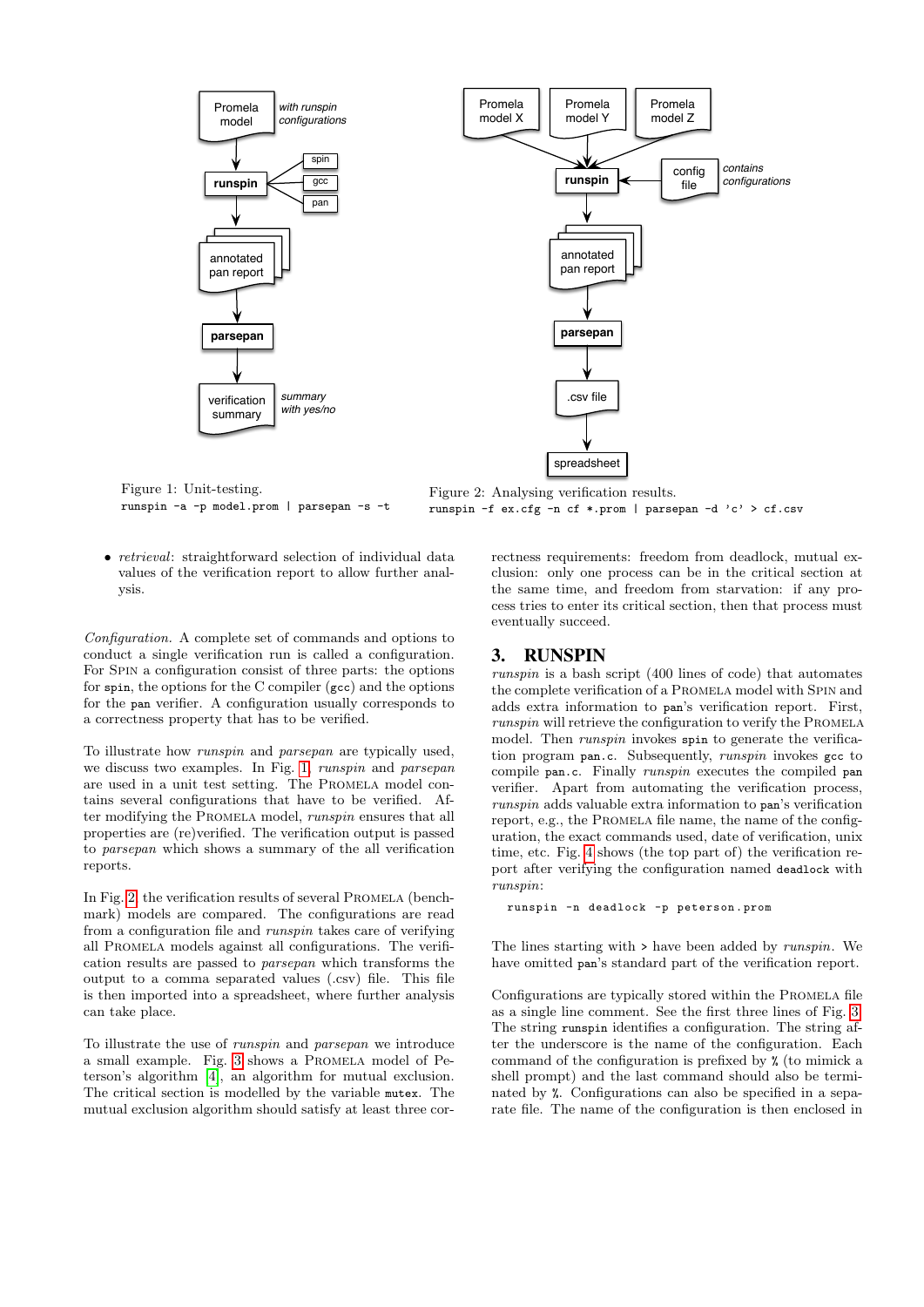```
/* runspin_deadlock: %spin -a         %gcc -o pan -DSAFETY pan.c       %./pan       % */
/* run spin_mute x : % spin - DLTL -a % gcc -o pan pan . c %./ pan -a % */
\frac{1}{2} runspin progress: \frac{1}{2} spin -a \frac{1}{2} \frac{1}{2} \frac{1}{2} \frac{1}{2} \frac{1}{2} \frac{1}{2} \frac{1}{2} \frac{1}{2} \frac{1}{2} \frac{1}{2} \frac{1}{2} \frac{1}{2} \frac{1}{2} \frac{1}{2} \frac{1}{2} \frac{1}{2} \frac{1}{2} \frac{1bit q1 , q2 ;
byte turn;
byte mutex ;
active proctype P1 () {
    do
     :: q1=true; turn=1;
          !q2 || (turn == 2);
progress :
          mutex ++; mutex --; /* critical section */
          {\tt q1 = false} ;
     od ;
}
active proctype P2 () {
    do
     :: q2=true; turn=2;
          ! q1 || (turn == 1);<br>mutex++; mutex--;
                                    /* critical section */q2 = false;od ;
}
# ifdef LTL
ltl mutex { [] ( mutex !=2) }
# endif
```
Figure 3: Peterson's algorithm [\[4\]](#page-3-12) as PROMELA model.

```
> promela file : peterson.prom<br>
> date : 16-Apr-2014 16:15:10
> date : 16 - Apr -2014 16:15:10
> spin version : Spin Version 6.2.7 -- 2 March 2014
> gcc version
> runspin command : runspin -n deadlock -p peterson . prom
> config source : commands retrieved from promela file (option -p)<br>> config name : deadlock
%> config name : deadlock<br>> spin command : spin -a
> spin command
> gcc command : gcc -o pan -DSAFETY pan.c<br>> pan command : ./pan
> pan command
( Spin Version 6.2.7 -- 2 March 2014)
    + Partial Order Reduction
...
```
Figure 4: Verification report: information added by runspin.

<span id="page-2-2"></span>

| \$runspin -a -p peterson.prom   parsepan --summary --header |                       |  |               |              |
|-------------------------------------------------------------|-----------------------|--|---------------|--------------|
| rs_promela_file                                             | rs_config_name errors |  | states_stored | state_vector |
| peterson.prom                                               | deadlock              |  | 36            | 20           |
| peterson.prom                                               | mutex                 |  | 36            | 36           |
| peterson.prom                                               | progress              |  | 69            | 36           |

Figure 5: Output of a unit-test run.